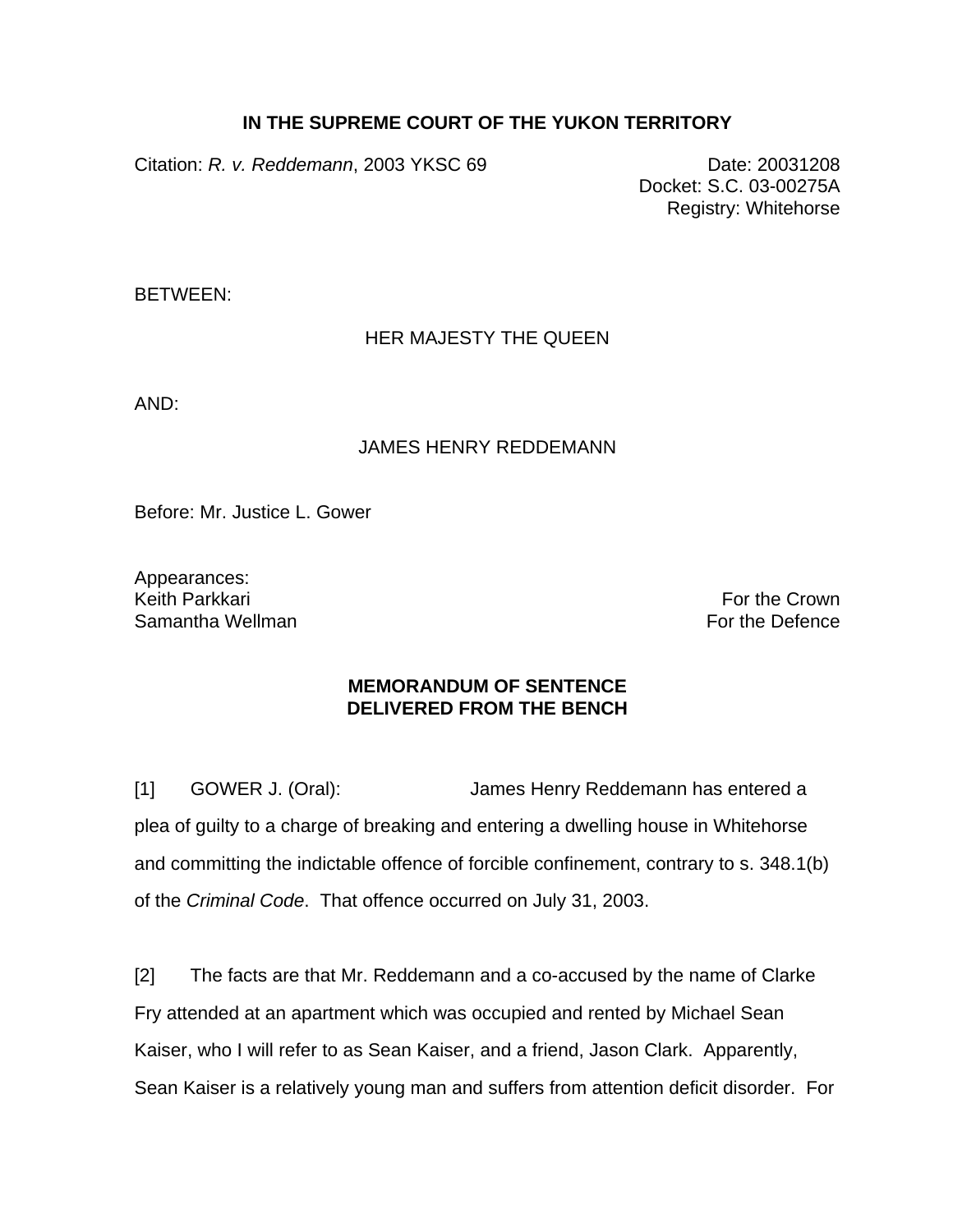whatever reason, he had some previous acquaintance with the two co-accused and allowed them entry into the apartment.

[3] The apparent reason for Mr. Reddemann and his co-accused to enter the apartment was to confront Mr. Kaiser and Mr. Clark about items that were taken from their own apartment a couple of days prior, principally, some \$200 worth of groceries and some other personal items.

[4] The Kaiser and Clark apartment was in somewhat of a state of disarray because they were about to move out later that day, but Reddemann and his coaccused went through the apartment searching for the allegedly stolen items and caused some further disarray in doing so.

[5] There were two entries. On that first entry, Mr. Reddemann and Mr. Fry confronted Kaiser and Clark about the alleged theft, but the allegations were denied by Kaiser and Clark. There was some assaultive behaviour. Mr. Reddemann was principally dealing with Mr. Kaiser, and Mr. Fry was principally dealing with Mr. Clark. They were pinned to their couches, they were punched in their head area and face, pushed into the couch, and some small household items such as salt and pepper shakers were thrown at them.

[6] It appears that went on for about half an hour to 45 minutes, although the time is not precise, and Reddemann and Fry then left the apartment. They then returned a short time later, this time through the balcony to the apartment, which was only about four feet off the ground.

[7] On this occasion, I am advised that Mr. Kaiser, because of his fear that they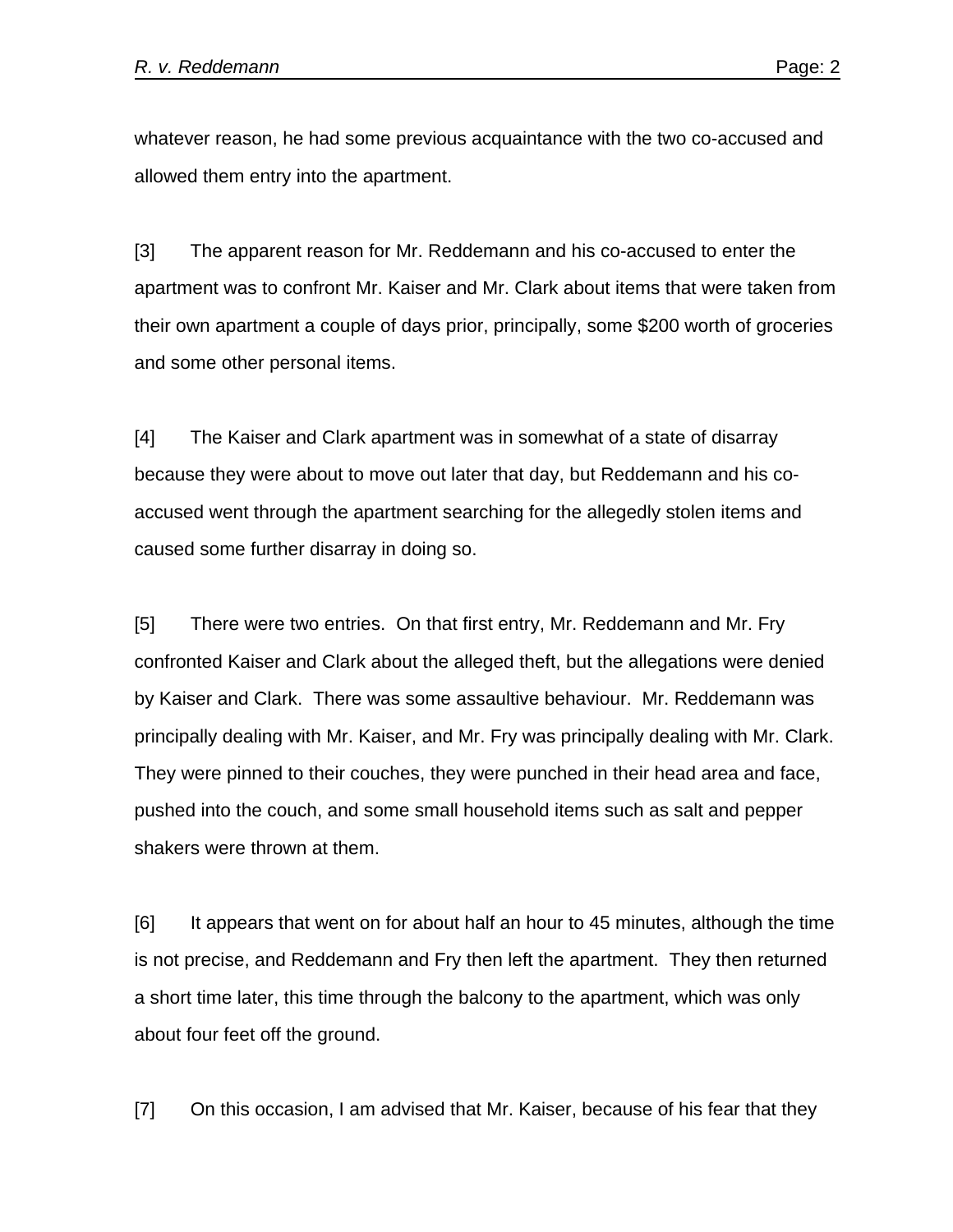would damage the door from the balcony, let them in a second time and it is this permission, or entry, in the face of that fear, which constitutes the illegal act of breaking and entering.

[8] Once in the apartment for the second time, the assaultive behaviour resumed. As before, Mr. Reddemann was primarily involved with Mr. Kaiser and Mr. Fry with Mr. Clark. Again, spice bottles and other small items were thrown at Mr. Kaiser, there was some water thrown on him; some dirt was thrown on him; and he was tied up with electrical cords, as was Mr. Clark. At one point, Mr. Reddemann heated up a butter knife on the stove and applied it to Mr. Kaiser's upper left abdomen, leaving a significant red welt for which Mr. Kaiser was later treated at the hospital. It was diagnosed as a second-degree burn and, apparently, there is still scarring present. The initial burn is apparent from the photograph entered as an exhibit.

[9] While applying the hot knife to Mr. Kaiser, either Reddemann or Fry said something to the effect that this was being done so that they would never do this again, i.e., the theft conduct that was being alleged.

[10] The two victims were unable to say how long the second event lasted. What we do know is that this incident started about 7:00 a.m., and, after the second event ended, Kaiser and Clark were able to clean themselves up and leave the apartment to go and discuss the matter with their parents, and by that time it was 9:05. So it was sometime in the vicinity of approximately an hour, perhaps, altogether, that they were in the apartment with Mr. Reddemann and the co-accused.

[11] The R.C.M.P. initially received an anonymous call from a neighbour who was aware of a disturbance in the next apartment. However, the victims themselves, after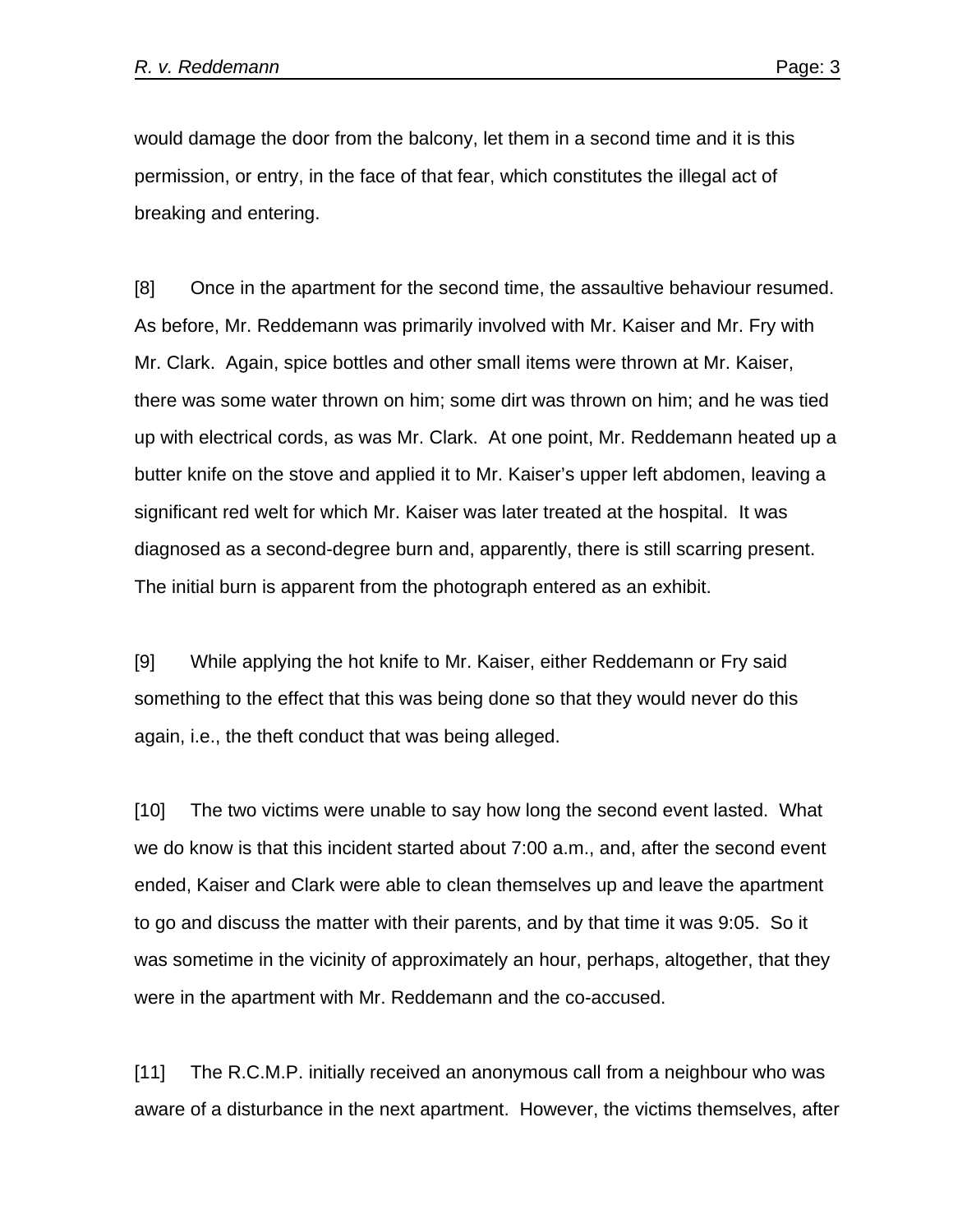leaving the apartment and contacting their parents, later that same day, did attend at the R.C.M.P. detachment to make their own statements.

[12] In making those statements, it was also revealed, at the end of the second incident, the two victims were tied with the electrical cords around their hands and told to lay on the floor. They were also told to count to 60 and not to call the police. At that point, Reddemann and Fry left the apartment.

[13] As I said, Mr. Kaiser was later seen by a doctor. The burn I have noted was diagnosed. There was also some bruising on his left leg and some bruising below his jaw line on the left side.

[14] Mr. Clark, although he principally received his injuries from the co-accused, Fry, had a previously almost healed cut on his left eye, which had been re-opened, and some bruising.

[15] Mr. Reddemann has been in custody for approximately four months and, therefore, if he receives the usual credit of double time for that remand, he would get approximately eight months credit. A joint submission has been made that Mr. Reddemann be sentenced to a term of imprisonment for an additional period of 18 months, which would be an effective sentence of 26 months.

[16] It is also jointly submitted that upon his release from imprisonment, he be subject to a probation order for a period of 12 months with certain conditions, which I will come to later, that he be prohibited from possessing any firearms, ammunition, or explosives for a period of ten years, and that he submit to providing a sample for DNA analysis, under s. 487.051 of the *Criminal Code*.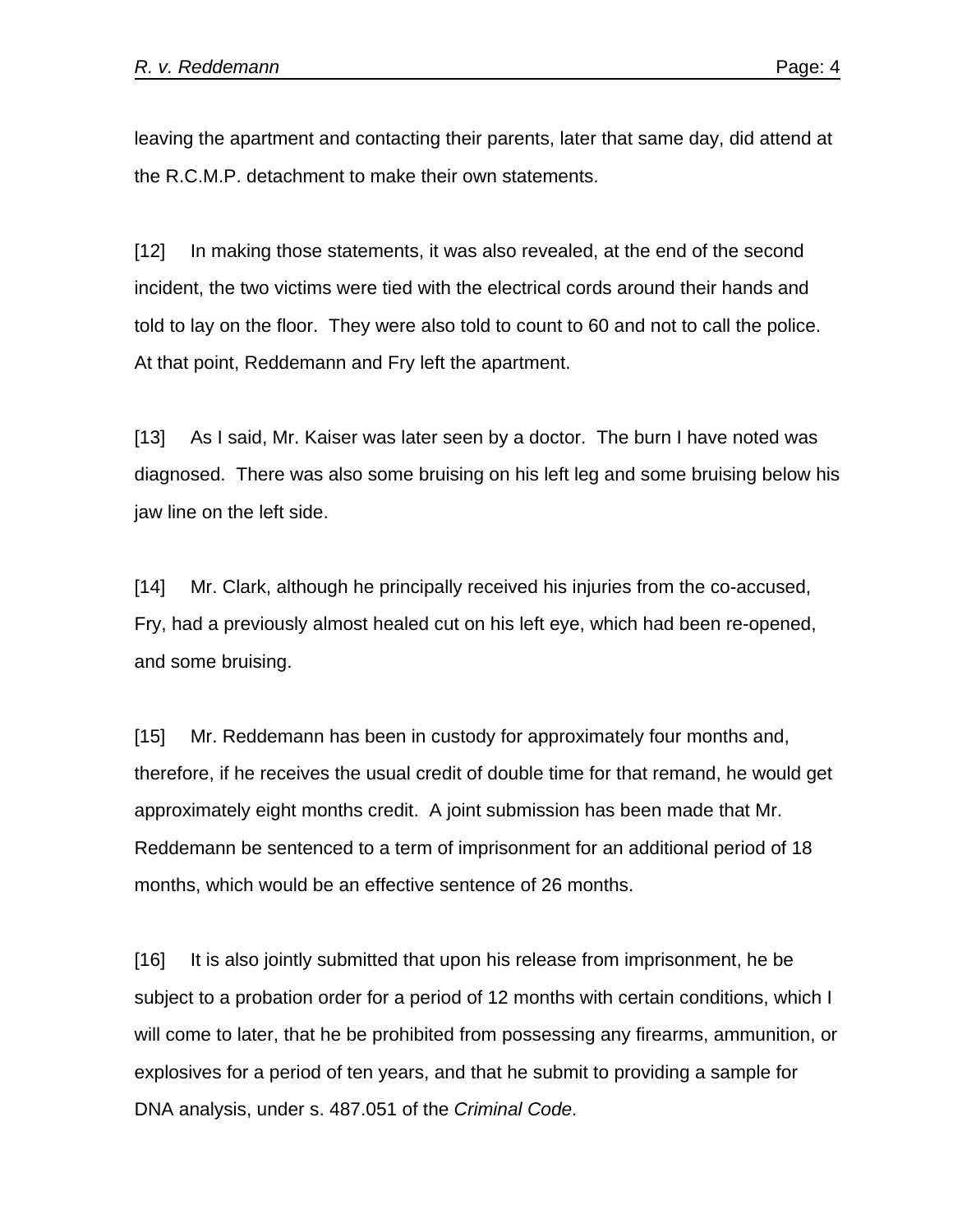[17] Victim impact statements have been filed and, with the caveat that Mr. Clark is talking about injuries principally at the hand of Mr. Fry, I would like to note some of what he says, particularly on the emotional injuries portion of the statement. I quote:

> This situation has had too much effect over my personality. I find I am more paranoid. I am always looking over my shoulders because I feel that I will see them again. I find my moods are too extreme, for example, I feel depressed all the time. Someone will say one thing and I overreact about it with words, attitude. I have had many people point out that I am a case of posttraumatic stress syndrome by my boss, parents and friends. In some ways I feel like I've totally changed my personality due to this crime. My family is always asking about how I am feeling and even more worried about me now, and I feel I should move away if need be. Overall, I am just scared.

He says later, under Additional Comments, and I am quoting:

I feel like I should always be hiding now or always watching over my back. I feel I am normal but not while during this crime. I felt like a tied up animal being beaten, helpless to defend myself and scared that it could happen any time. The fact that another person could do this to anyone chills my spine. I never want to see them again in my life for as long as I live.

[18] The statement from Mr. Kaiser, whom I have indicated apparently suffers from some form of attention deficit disorder, poignantly and simply says, under Emotional Injuries, "I do not feel safe." It is probably reasonable to presume that Mr. Kaiser has experienced some of the same kinds of feelings that Mr. Clark has stated more eloquently, but perhaps was unable to express them because of his disorder.

[19] The accused, Mr. Reddemann, has a criminal record; by my count, some nine convictions, from the time he was a youth, in 1997, through to 2003. He has one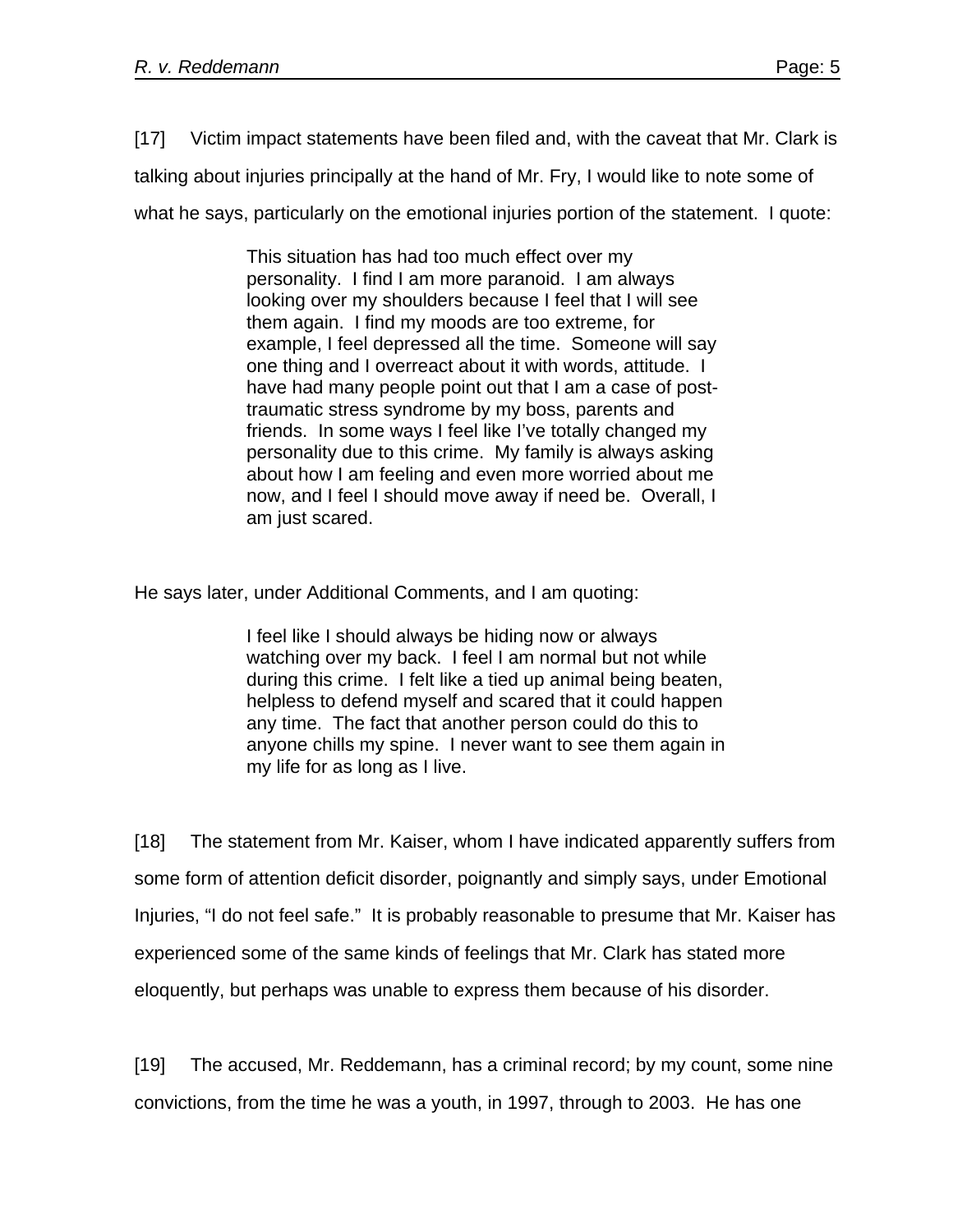prior offence of violence, being robbery in 1997, and one prior related offence of forcible entry in 2002. However, the amount of jail time that he has received as an adult has been relatively short, in periods of no longer than 30 days, from what I can tell.

[20] Mr. Reddemann's circumstances are that he is 24 years of age. He is, apparently, older than some of the other parties involved in this matter. He has lived in the Yukon for most of his life, with some exceptions; in the province of British Columbia, where he got into some trouble and spent some time in the justice system. His mother and stepfather reside here in the Yukon. I am told that his mother is supportive and has been visiting him while in custody. He is single. He has a grade 11 education. He, generally, is employed in the construction industry; specifically, doing gutter and siding work, although he has plans to work as an autobody apprentice. He admits that he has a problem with alcohol and also admits that this relates to most of his criminal record. It is noteworthy that he, apparently, has expressed an interest to seek counselling in custody for both alcohol addiction and anger management. I take it from the joint submission that that interest will extend after his release from custody.

[21] Defence counsel quite properly characterized this offence as senseless. I would add that it is also tending towards being brutal and even torturous.

[22] The facts speak for themselves, Mr. Reddemann. However, I am encouraged by your guilty plea and your acceptance of responsibility for what you have done. You have not sought to minimize this by challenging the facts. You have seen the picture and you know that this young man, Mr. Kaiser, may well carry that memory with him for the rest of his life. I am also encouraged by the fact that you have some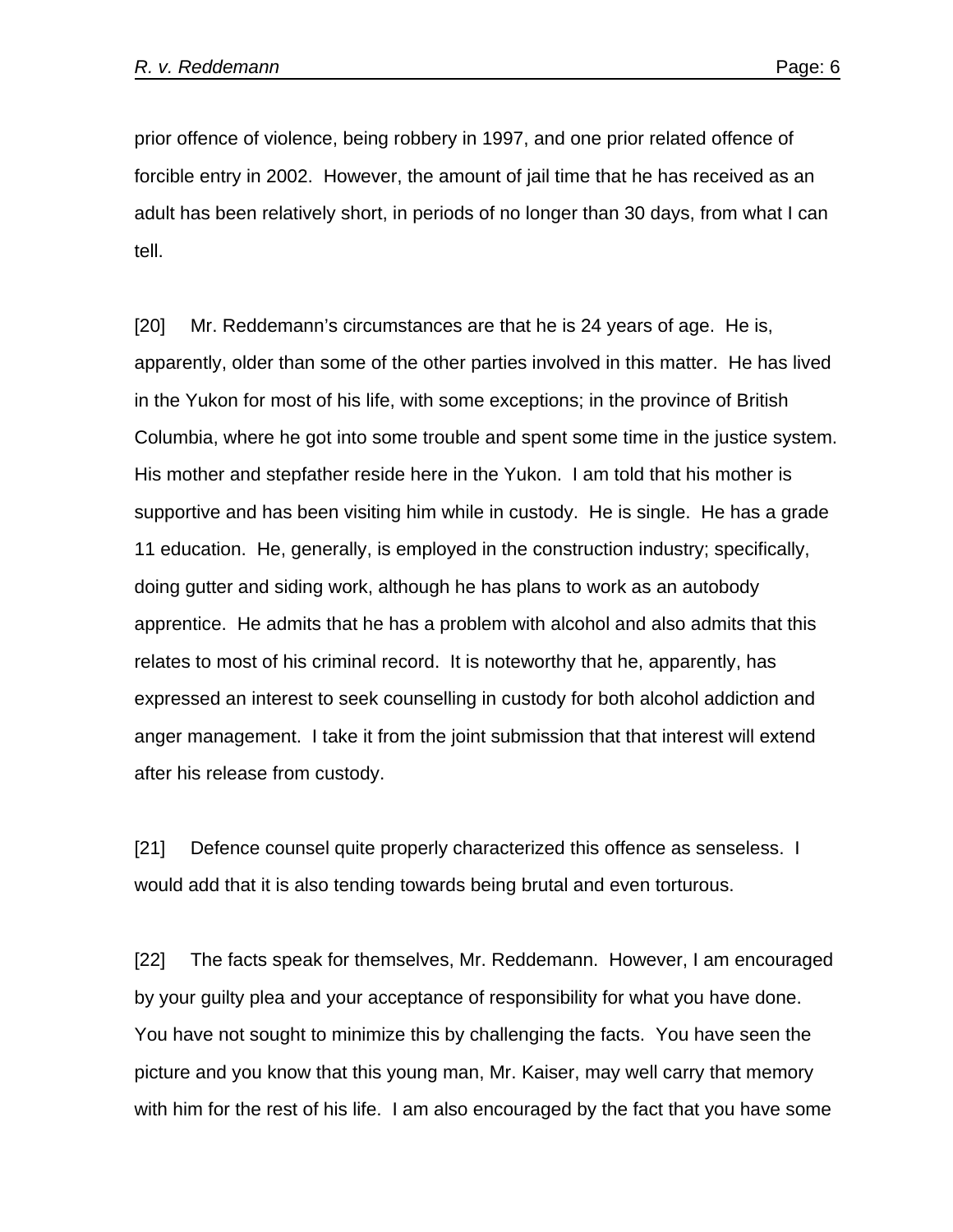apparent willingness to seek whatever help is available to you in custody, and afterwards.

[23] I will say one thing, though, that if your problem is principally alcohol and possibly drug addiction, as I said to another gentleman a few days ago, you have to be the squeaky wheel, because there are not necessarily going to be the Cadillac types of programs in Whitehorse Correctional Centre. There may not be very much that is available to you, but you have to seek it out. You are the one who has to constantly be asking your case worker how you can get into these programs or those programs, or access to this individual or that, because if you are not the squeaky wheel, you are not going to get the help you need while you are inside. There are AA meetings there. There are NA meetings from time to time. There is a prison chaplain; there is a spiritual counsellor that attends on a regular basis. I am sure that if you have good behaviour inside, and you are showing a good-faith effort to get access to these people, then you will get access to them, and it may be that you can also get temporary absences, in the longer term, to attend for counselling or visits outside of the jail. But you have to pursue that with all your might if that is what you want, because you are coming to an age, at the age of 24, it is not uncommon to see young men get to about this age and realize that their life is a bit of a mess. Your record shows that, but you seem to be at an age where maybe you are growing up and maturing, and getting to the point where you want to turn that around, and I am hoping that you have the ability and sincerity to do that.

[24] I am going to accept the joint submission. I am going to sentence you to imprisonment for a period of 18 months. I am going to impose a probation order, to follow your release from imprisonment, for a further period of 12 months. The statutory conditions will apply.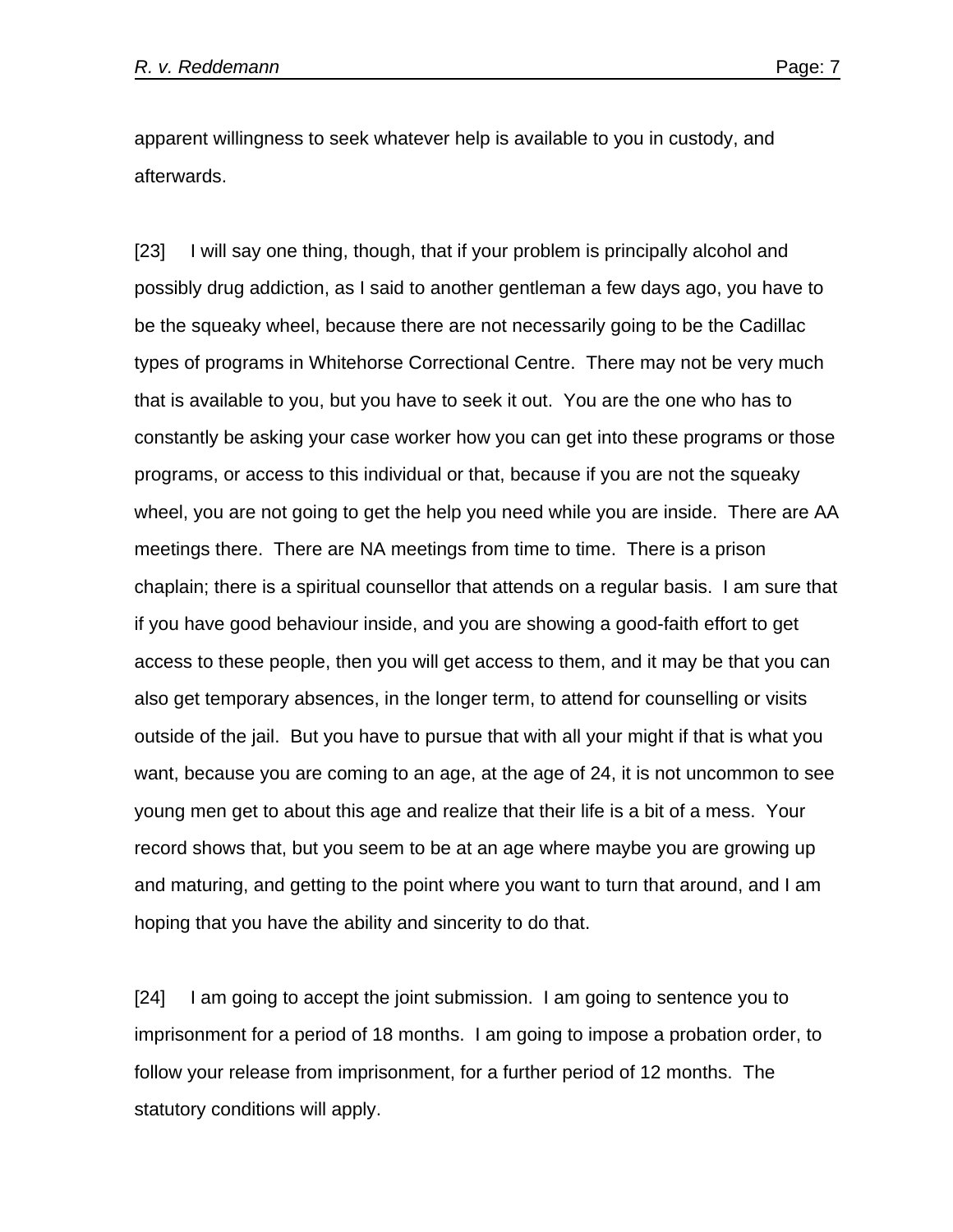- [25] In addition to those statutory conditions of the probation order will be:
	- (a) That you are directed to report to a probation officer within two working days of your release from prison, and thereafter when required by the probation officer and as directed by him or her.
	- (b) That you are to take such alcohol and drug assessment, counselling, programming and treatment as may be directed by your probation officer, and attend a residential alcohol treatment, if so directed.
	- (c) That you are also to take such other assessment, counselling, programming and treatment as directed by your probation officer, including treatment and counselling for anger management.
	- (d) That you are to have no contact, directly or indirectly, with Michael Sean Kaiser or Jason Clark, and the warrant of your committal to jail will also be similarly endorsed that you not contact them directly or indirectly while you are serving this sentence.

[26] You will also be subject to a firearms prohibition, which is mandatory under s. 109 of the *Criminal* Code. So you will not possess any firearms, ammunition or explosives for a period of ten years from your release from prison.

[27] Pursuant to s. 487.051, I am making an order that you provide a DNA sample, recognizing that this is being sought jointly by both counsel but also taking into account the nature of the offence and the circumstances surrounding its commission.

[28] The remaining charges?

[29] MR. PARKKARI: Direct a staying of proceedings.